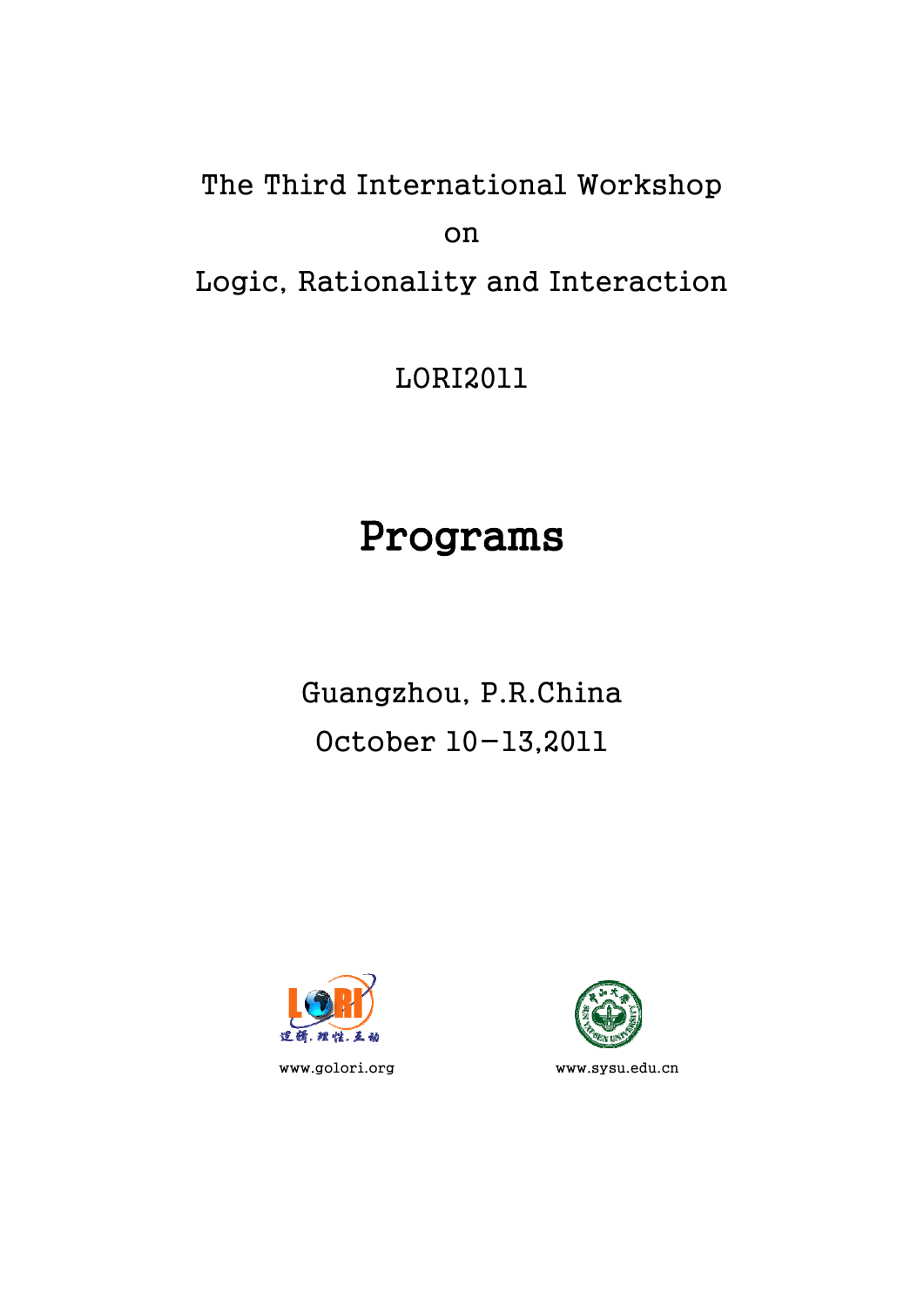# Lori2011 Program Overview

| Sun            | Mon              | Tue              | Wed                | Thu              |
|----------------|------------------|------------------|--------------------|------------------|
| Oct.9,2011     | Oct.10,2011      | Oct.11,2011      | Oct.12,2011        | Oct.13,2011      |
|                | $7:15 - 8:45$    | $7:15 - 9:00$    | $7:15 - 9:00$      | $7:15 - 9:00$    |
|                | <b>Breakfast</b> | <b>Breakfast</b> | <b>Breakfast</b>   | <b>Breakfast</b> |
|                | $8:45 - 9:00$    | $9:00 - 10:00$   | $9:00 - 9:10$      | $9:00 - 10:00$   |
|                | Opening          | Arkadii          | Mehrnoosh          | <b>Kaile Su</b>  |
|                |                  | Slinko           | Sadrzadeh, etal    |                  |
|                | $9:00 - 9:15$    | $10:00 - 10:20$  | $9:10 - 9:20$      | $10:00 - 10:20$  |
|                | Phototaking      | <b>Tea Break</b> | Zhen               | <b>Tea Break</b> |
|                |                  |                  | Liang, etal        |                  |
|                | $9:15 - 10:15$   | $10:20 - 10:50$  | $9:20 - 9:30$      | $10:20 - 10:50$  |
|                | <b>Dov Samet</b> | Sun Xin          | Jan Van Eijck      | Minghui          |
|                |                  |                  |                    | Ma, etal         |
|                | $10:15 - 10:45$  | $10:50 - 11:20$  | $9:30 - 9:40$      | $10:50 - 11:20$  |
|                | <b>Tea Break</b> | Fengkui          | Zhaoqing Xu        | François         |
|                |                  | Ju, etal         |                    | Schwarzentruber  |
|                | $10:45 - 11:15$  | $11:20 - 11:50$  | $9:40 - 9:50$      | $11:20 - 11:50$  |
|                | <b>Olivier</b>   | Emiliano         | <b>Can Baskent</b> | Christian W.     |
|                | Roy, etal        | Lorini           |                    | Bach, etal       |
| $9:00 - 22:00$ | 11:15-11:45      | $11:50 - 12:20$  | $9:50 - 10:00$     | $11:50 - 12:20$  |
| Registration   | Pavel            | Beishui          | Sujata             | Levan            |
| at ZijingYuan  | Naumov, etal     | Liao, etal       | Ghosh, etal        | Uridia, etal     |
| Hotel          | $11:45 - 12:15$  | $12:20 - 13:15$  | $10:00 - 10:10$    | $12:20 - 12:50$  |
|                | Davide           | Lunch            | Zuojun             | Floris           |
|                | Grossi           |                  | Xiong, etal        | Roelofsen        |
|                | $12:15 - 13:15$  | $14:00 - 14:30$  | $10:10 - 10:20$    | $12:50 - 13:50$  |
|                | Lunch            | Minhui Ma        | Jianfeng           | Lunch            |
|                |                  |                  | Du, et al          |                  |
|                | $14:00 - 14:30$  | $14:30 - 15:00$  | $10:20 - 10:40$    | $14:15 - 14:45$  |
|                | Ka Fat Chow      | Yì N.            | <b>Tea Break</b>   | Jonas De         |
|                |                  | Wáng, etal       |                    | Vuyst            |
|                | $14:30 - 15:00$  | 15:00-15:30      | $10:40 - 10:50$    | $14:45 - 15:15$  |
|                | Satoru           | Yanjing Wang     | Min Tang           | Xuefeng          |
|                | Suzuki           |                  |                    | Wen, et al       |
|                | $15:00 - 15:30$  | $15:30 - 16:00$  | $10:50 - 11:00$    | $15:15 - 15:45$  |
|                | Mamoru           | Wesley           | <b>Tianqun Pan</b> | Wiebe Van Der    |
|                | Kaneko, etal     | Holliday, etal   |                    | Hoek, etal       |
|                | $15:30 - 16:00$  | $16:30 - 17:30$  | $11:00 - 11:30$    | $15:45 - 16:15$  |
|                | Chongli          | Johan van        | Alistair           | <b>Benedikt</b>  |
|                | Zou, etal        | <b>Benthem</b>   | Isaac, etal        | Löwe, etal       |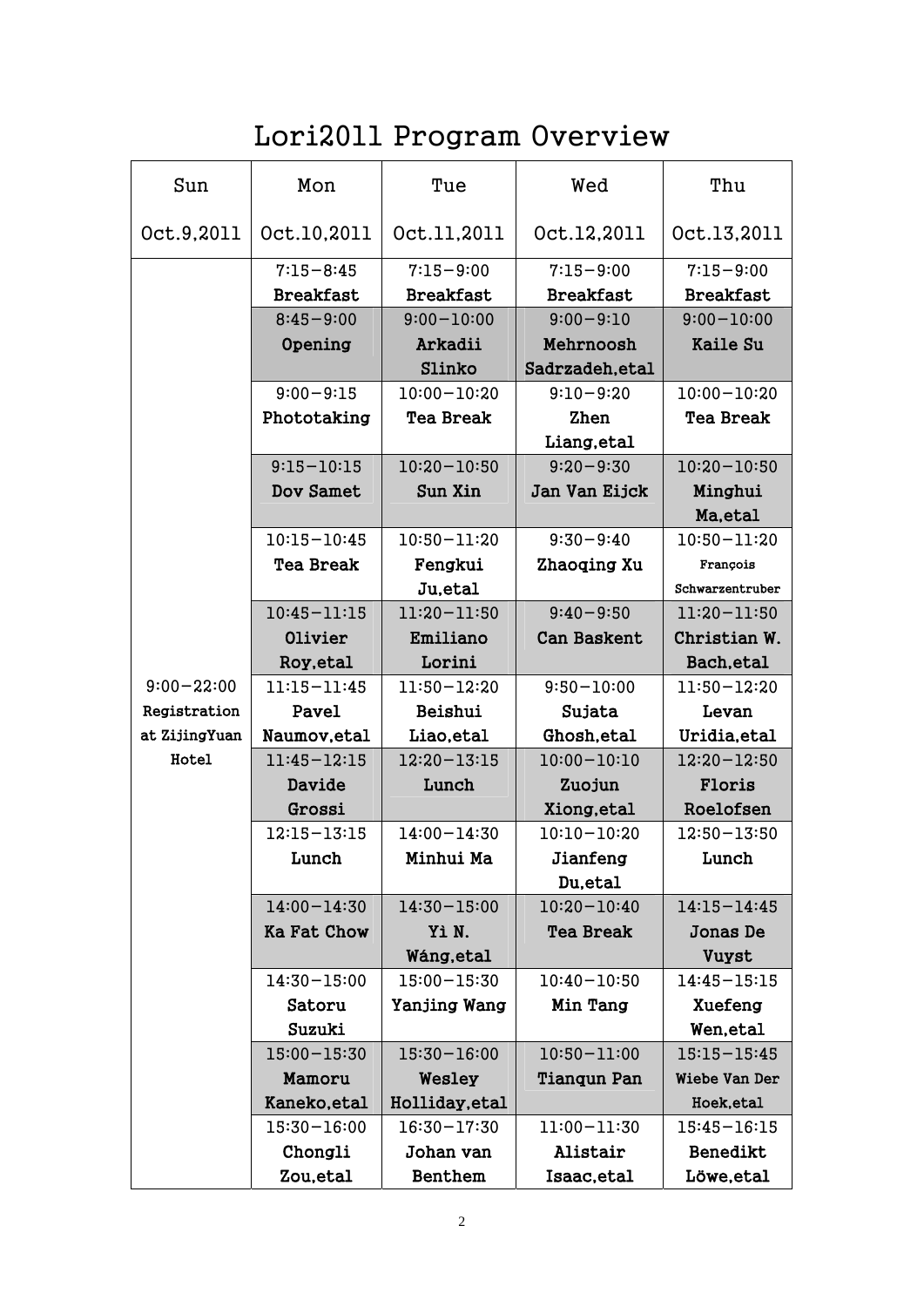| Sun             | Mon                | Tue             | Wed             | Thu              |
|-----------------|--------------------|-----------------|-----------------|------------------|
| Oct.9.2011      | Oct.10.2011        | Oct.11,2011     | Oct.12,2011     | Oct.13,2011      |
| $18:00 - 20:00$ | $16:00 - 16:30$    | $18:00 - 19:00$ | $11:30 - 13:30$ | $16:15 - 16:35$  |
| Dinner at       | <b>Tea Break</b>   | Dinner          | Poster+Tea      | <b>Tea Break</b> |
| ZijingYuan      | $16:30 - 17:30$    |                 | $12:00 - 13:00$ | $16:35 - 17:35$  |
| Htoel           | Yongmei Liu        |                 | Lunch           | R.Ramanujam      |
|                 | $18:00 - 19:00$    |                 | $13:20 - 20:30$ | $17:35 - 17:50$  |
|                 | Welcome            |                 | Tourism &       | Closing          |
|                 | Dinner             |                 | Dinner          |                  |
|                 | $20:00 - 21:30$    |                 |                 | $18:00 - 20:00$  |
|                 | <b>Boat Cruise</b> |                 |                 | <b>Banquet</b>   |

- Each Invited Talk takes 60 mins.
- Each Regular Talk takes 30 mins.
- Each Poster Presentation takes 10 mins.
- All time slots include discussion.
- **WIFI: LORI3 No Password Required**
- In case of No-Show, the talk will be replaced by its successor.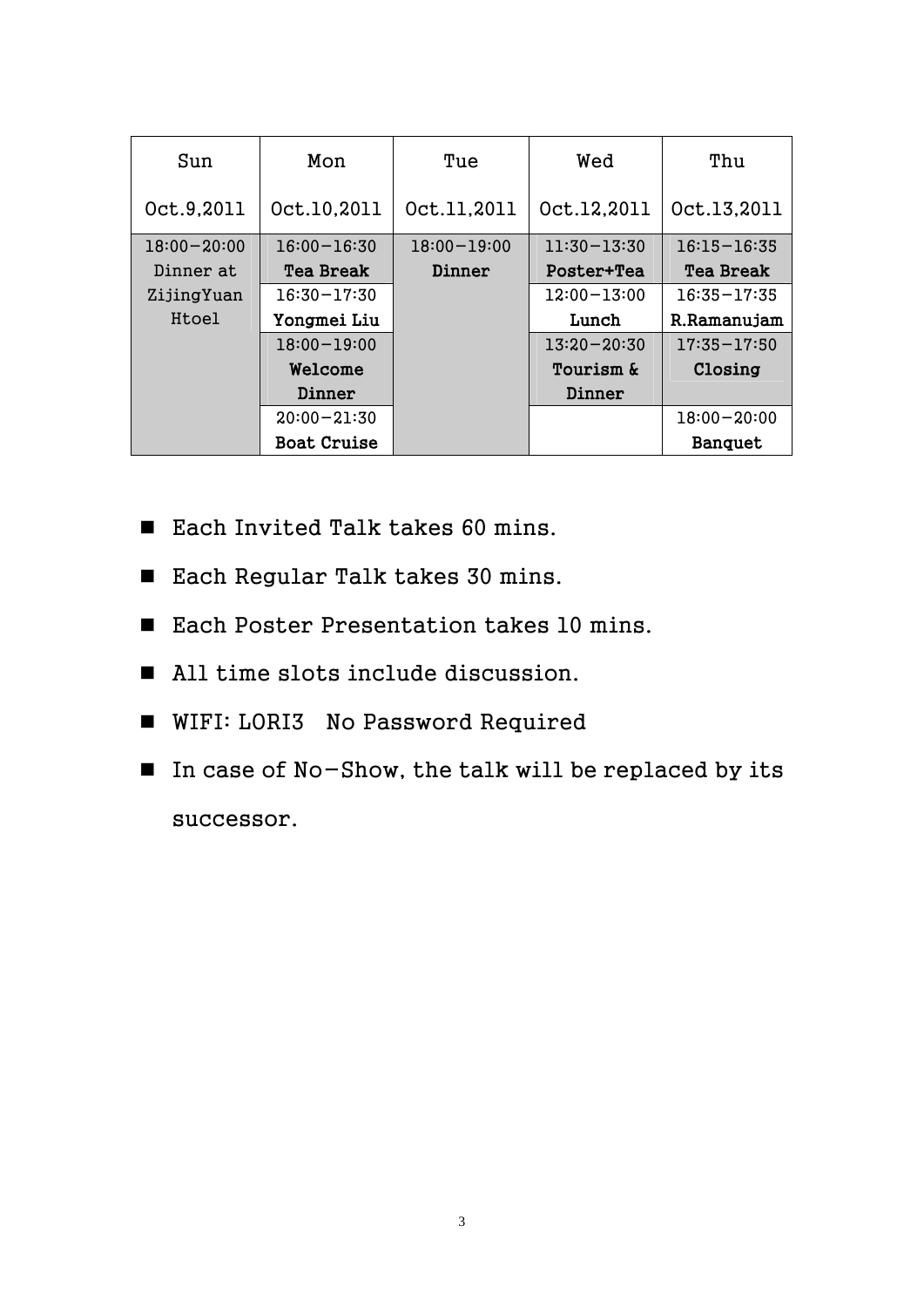## Monday, Oct. 10, 2011

| <b>Time</b>          | <b>Activity</b>                                   | <b>Venue</b>  | <b>Note</b> |
|----------------------|---------------------------------------------------|---------------|-------------|
| Session I: Opening   |                                                   |               |             |
| Chair: Minghui Xiong |                                                   | WenKe         |             |
| $8:45 - 9:00$        | <b>Opening Speech</b>                             | Building      | Room        |
|                      | a) Chunsheng CHEN, vice president of              | , 2nd         | 225         |
|                      | the Sun Yat-sen University                        | Floor         |             |
|                      | b) Hans van Ditmarsch, Jérôme Lang                |               |             |
|                      |                                                   | In front      | Follow      |
|                      |                                                   | <sub>of</sub> | the         |
| $9:00 - 9:15$        | Photo Taking                                      | Whites'       | staff       |
|                      |                                                   | Hall          |             |
| $9:15 - 10:15$       | Interim agreements: Zeno, Parkinson, and Nash     |               | Room        |
| <b>Invited Talk</b>  | <b>Dov Samet</b>                                  |               | 225         |
| $10:15 - 10:45$      | Tea Break                                         |               |             |
| Session II: Games    |                                                   |               |             |
|                      |                                                   | WenKe         |             |
| $10:45 - 11:15$      | A Dynamic Analysis of Interactive Rationality     | Building      |             |
|                      | Olivier Roy and Eric Pacuit                       | , 2nd         |             |
| $11:15 - 11:45$      | Game Semantics for the Geiger-Paz-Pearl Axioms of | Floor         |             |
|                      | Independence                                      |               |             |
|                      | Pavel Naumov and Brittany Nicholls                |               |             |
| $11:45 - 12:15$      | An Application of Model Checking Games to         |               |             |
|                      | <b>Abstract Argumentation</b>                     |               |             |
|                      | Davide Grossi.                                    |               |             |
| $12:15 - 13:15$      |                                                   | ZijingYu      |             |
|                      | Lunch                                             | an            |             |
|                      |                                                   | Hotel         |             |
|                      | Session III: Substructural Logics                 | WenKe         |             |
|                      |                                                   | Building      |             |
| $14:00 - 14:30$      | A Semantic Model for Vague Quantifiers combining  | , 2nd         |             |
|                      | <b>Fuzzy Theory and Supervaluation Theory</b>     | Floor         |             |
|                      | Ka Fat Chow                                       |               |             |
|                      | Measurement-Theoretic Foundations of              |               |             |
| $14:30 - 15:00$      | Probabilistic Model of JND-Based Vague Predicate  |               |             |
|                      | Logic                                             |               |             |
|                      | Satoru Suzuki                                     |               |             |
| $15:00 - 15:30$      | A Measure of Inference in Classical and           |               |             |
|                      | Intuitionistic Logics                             |               |             |
|                      | Mamoru Kaneko and Nobu-Yuki Suzuki                |               |             |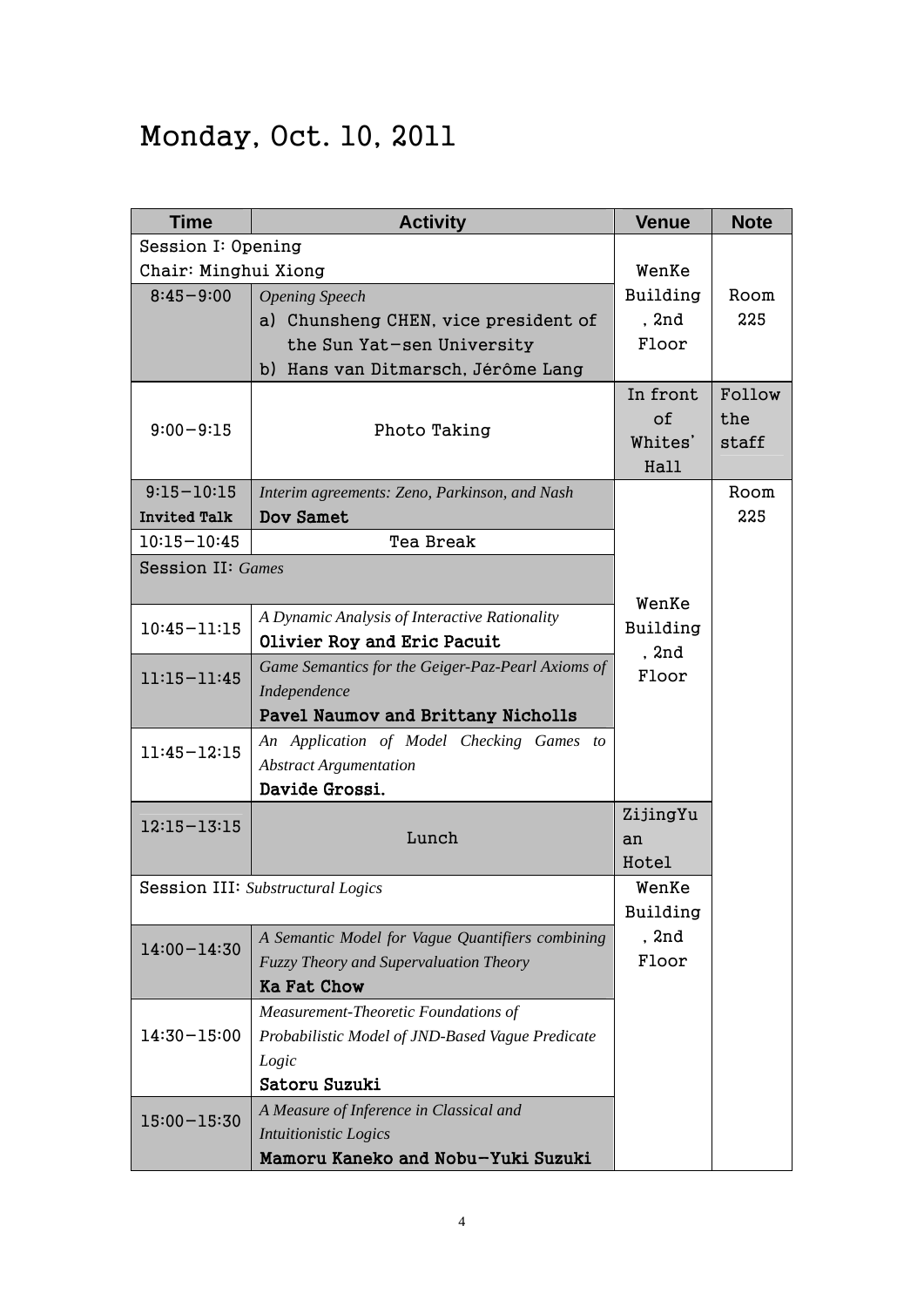| $15:30 - 16:00$                        | The Categorial Logic of Vacuous Components in<br>Natural Language<br>Chongli Zou, Kesheng Li and Lu Zhang |                                                                        |  |
|----------------------------------------|-----------------------------------------------------------------------------------------------------------|------------------------------------------------------------------------|--|
| $16:00 - 16:30$                        | Tea Break                                                                                                 |                                                                        |  |
| $16:30 - 17:30$<br><b>Invited Talk</b> | Some Positive Results on Progression in the<br><i>Situation Calculus</i><br>Yongmei Liu                   |                                                                        |  |
| $18:00 - 19:00$                        | Welcome Dinner                                                                                            | ZijingYuan<br>Hotel                                                    |  |
| $20:00 - 21:30$                        | Boat Cruise on Perl River                                                                                 | Get on the Bus in<br>front of<br>ZijingYuang hotel<br>Follow our staff |  |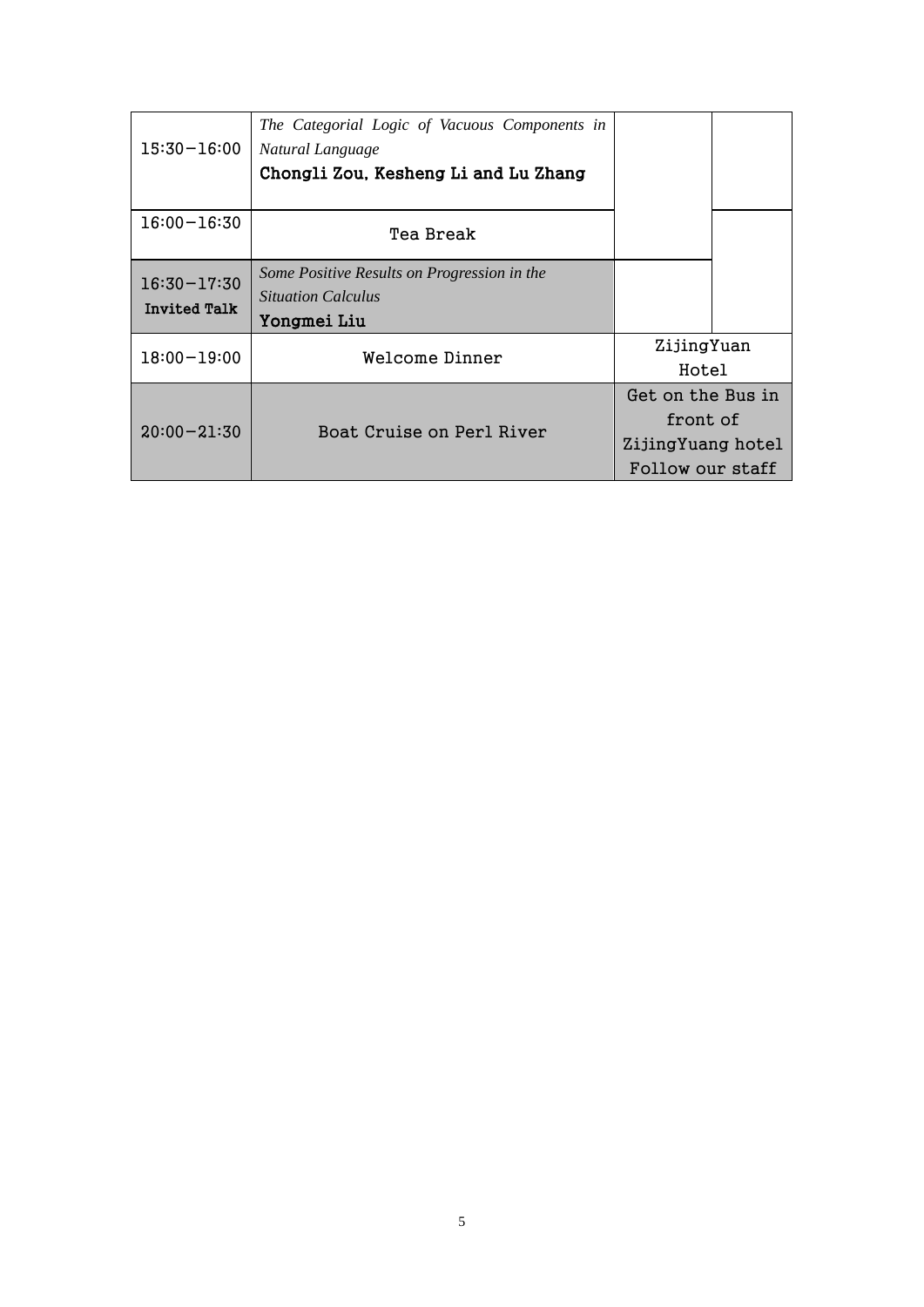# Tuesday, Oct. 11, 2011

| <b>Time</b>         | <b>Activity</b>                              | <b>Venue</b>     | <b>Note</b> |
|---------------------|----------------------------------------------|------------------|-------------|
|                     | Session IV: Obligation, Preference, and      |                  |             |
| Argumentation       |                                              |                  |             |
|                     |                                              |                  |             |
| $9:00 - 10:00$      | Manipulating Elections in the Age of Twitter |                  |             |
| <b>Invited Talk</b> | Arkadii Slinko                               |                  |             |
| $10:00 - 10:20$     | Tea Break                                    |                  |             |
| $10:20 - 10:50$     | Conditional Ought VS Ought About             |                  |             |
|                     | Conditionals                                 | WenKe            |             |
|                     | Sun Xin                                      | Building,        | Room        |
| $10:50 - 11:20$     | <b>Update Semantics for Imperatives with</b> | 2nd              | 225         |
|                     | <b>Priorities</b>                            | Floor            |             |
|                     | Fengkui Ju and Fenrong Liu                   |                  |             |
|                     | A Dynamic Logic of Knowledge, Graded         |                  |             |
| $11:20 - 11:50$     | <b>Beliefs and Graded Goals and Its</b>      |                  |             |
|                     | <b>Application to Emotion Modeling</b>       |                  |             |
|                     | <b>Emiliano Lorini</b>                       |                  |             |
| $11:50 - 12:20$     | <b>Partial Semantics of Argumentation</b>    |                  |             |
|                     | Beishui Liao and Huaxin Huang                |                  |             |
| $12:20 - 13:15$     | Lunch                                        | ZijingYuan Hotel |             |
|                     | Session V: DEL, Public Announcements         |                  |             |
| $14:00 - 14:30$     | <b>Mathematics of Public Announcements</b>   |                  |             |
|                     | Minghui Ma                                   |                  |             |
|                     | Public Announcement Logic with               |                  |             |
| $14:30 - 15:00$     | Distributed Knowledge                        |                  |             |
|                     | Yì N. Wáng and Thomas Ågotnes                |                  |             |
|                     | On Axiomatizations of Public                 | WenKe            |             |
| $15:00 - 15:30$     | Announcement Logic                           | Building,        | Room<br>225 |
|                     | Yanjing Wang                                 | 2nd              |             |
|                     | Schematic Validity in Dynamic Epistemic      | Floor            |             |
|                     | Logic: Decidability                          |                  |             |
| $15:30 - 16:00$     | Wesley Holliday, Tomohiro Hoshi              |                  |             |
|                     | and Thomas Icard                             |                  |             |
| $16:00 - 16:30$     | Tea Break                                    |                  |             |
| $16:30 - 17:30$     | <b>Logical Dynamics of Evidence</b>          |                  |             |
| <b>Invited Talk</b> | Johan van Benthem                            |                  |             |
| $18:00 - 19:00$     | Dinner                                       | ZijingYuan Hotel |             |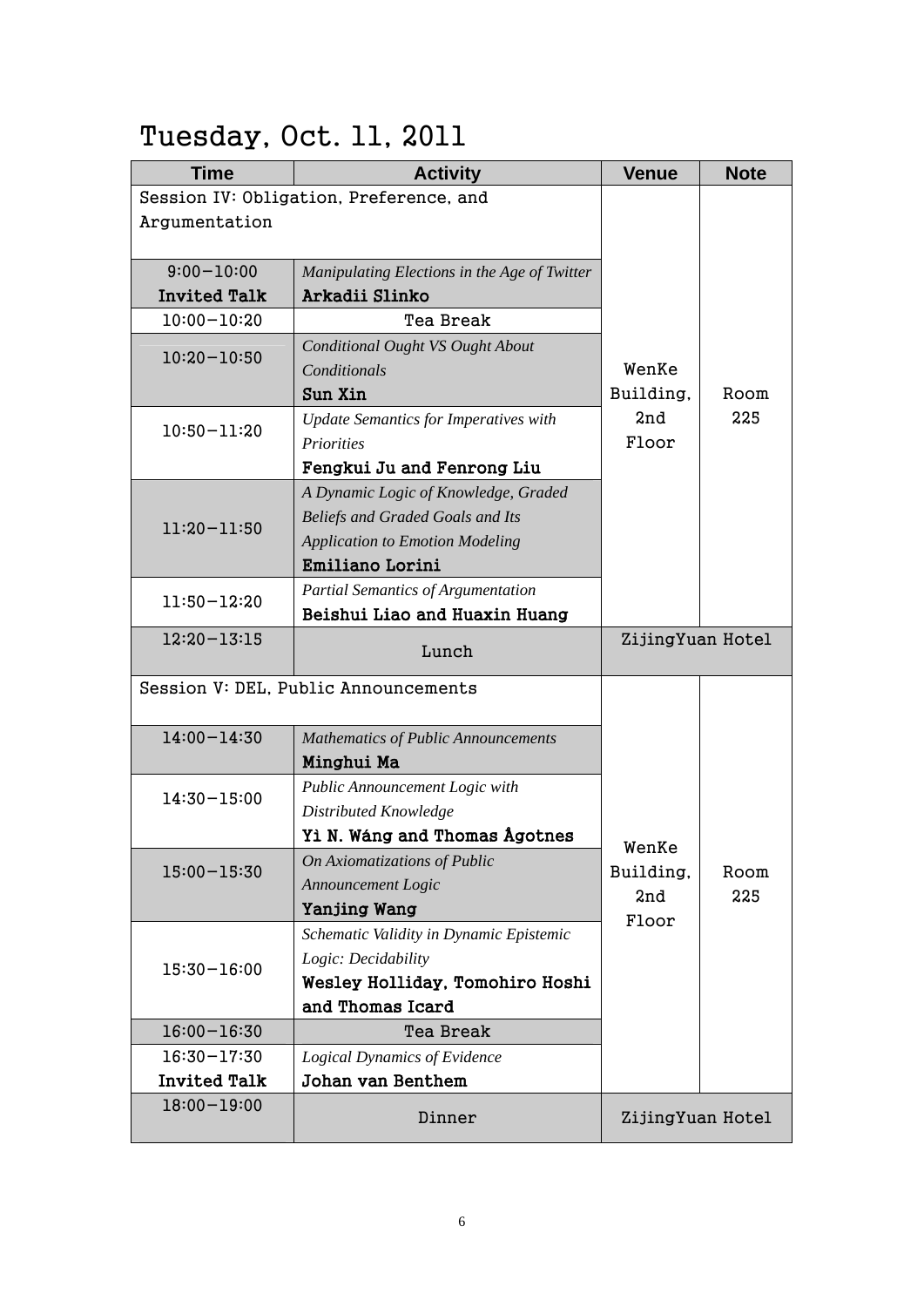## Wednesday, Oct. 12, 2011

| <b>Time</b>                     | <b>Activity</b>                              | <b>Venue</b> | <b>Note</b> |
|---------------------------------|----------------------------------------------|--------------|-------------|
| Session VI: Poster Presentation |                                              | WenKe        |             |
|                                 |                                              | Building     |             |
|                                 | Algebraic Semantics and Model Completeness   | , 2nd        |             |
| $9:00 - 9:10$                   | for Intuitionistic Public Announcement Logic | Floor        |             |
|                                 | Mehrnoosh Sadrzadeh, Minghui Ma              |              |             |
|                                 | and Alessandra Palmigiano                    |              |             |
| $9:10 - 9:20$                   | The Dynamics of Peer Pressure                |              |             |
|                                 | Zhen Liang and Jeremy Seligman               |              |             |
| $9:20 - 9:30$                   | Reflections on Vote Manipulation             |              |             |
|                                 | Jan Van Eijck, Floor Sietsma and             |              |             |
|                                 | <b>Sunil Simon</b>                           |              |             |
| $9:30 - 9:40$                   | Capturing Lewis's "Elusive Knowledge"        |              |             |
|                                 | Zhaoqing Xu                                  |              |             |
| $9:40 - 9:50$                   | A Logic for Strategy Updates                 |              |             |
|                                 | <b>Can Baskent</b>                           |              |             |
|                                 | Playing Extensive Form Negotiation Games:    |              |             |
| $9:50 - 10:00$                  | A Tool-based Analysis                        |              | Room        |
|                                 | Sujata Ghosh, Sumit Sourabh and              |              | 225         |
|                                 | <b>Rineke Verbrugge</b>                      |              |             |
|                                 | Session VII: Poster Part II+Discussion       |              |             |
|                                 |                                              |              |             |
| $10:00 - 10:10$                 | A Logic of Questions for Rational Choice     |              |             |
|                                 | Zuojun Xiong and Jeremy Seligman             |              |             |
|                                 | <b>Efficient Action Extraction with</b>      |              |             |
| $10:10 - 10:20$                 | Many-to-Many Relationship between Actions    |              |             |
|                                 | and Features                                 |              |             |
|                                 | Jianfeng Du, Yong Hu, Charles Ling,          |              |             |
|                                 | Ming Fan and Mei Liu                         |              |             |
| $10:20 - 10:40$                 | Tea Break                                    |              |             |
|                                 | Bayesianism, Eliminative Induction and       |              |             |
| $10:40 - 10:50$                 | Logical Reliability                          |              |             |
|                                 | Min Tang                                     |              |             |
| $10:50 - 11:00$                 | On Logic of Belief-disagreement among        |              |             |
|                                 | Agents                                       |              |             |
|                                 | <b>Tiangun Pan</b>                           |              |             |
|                                 | Taking Mistakes Seriously: Equivalence       |              |             |
| $11:00 - 11:30$                 | Notions for Game Scenarios with Off          |              |             |
| <b>Regular Talk</b>             | Equilibrium Play                             |              |             |
|                                 | Alistair Isaac and Tomohiro Hoshi            |              |             |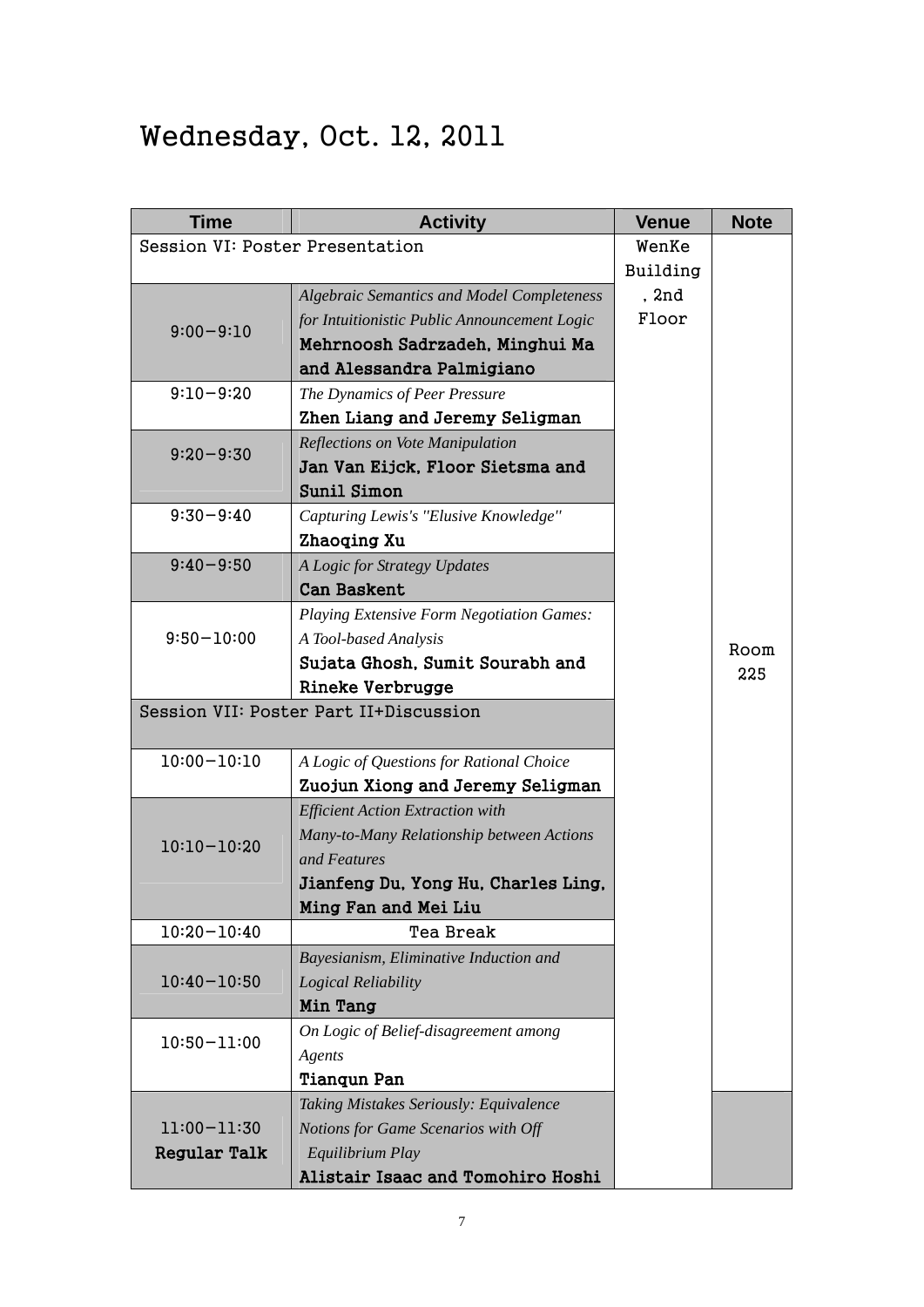| $11:30 - 13:30$ | Poster+Tea+Discussion        |                   | Parallel |
|-----------------|------------------------------|-------------------|----------|
| $12:00 - 13:00$ | Lunch                        | ZijingYu          | Events   |
|                 |                              | an Hotel          |          |
| $13:20 - 20:30$ | Tourism on GuangZhou(Canton) | Get on the bus in |          |
|                 | Tower                        | front of          |          |
|                 | Dinner                       | ZijingYuan Hotel  |          |
|                 |                              | Follow our staff  |          |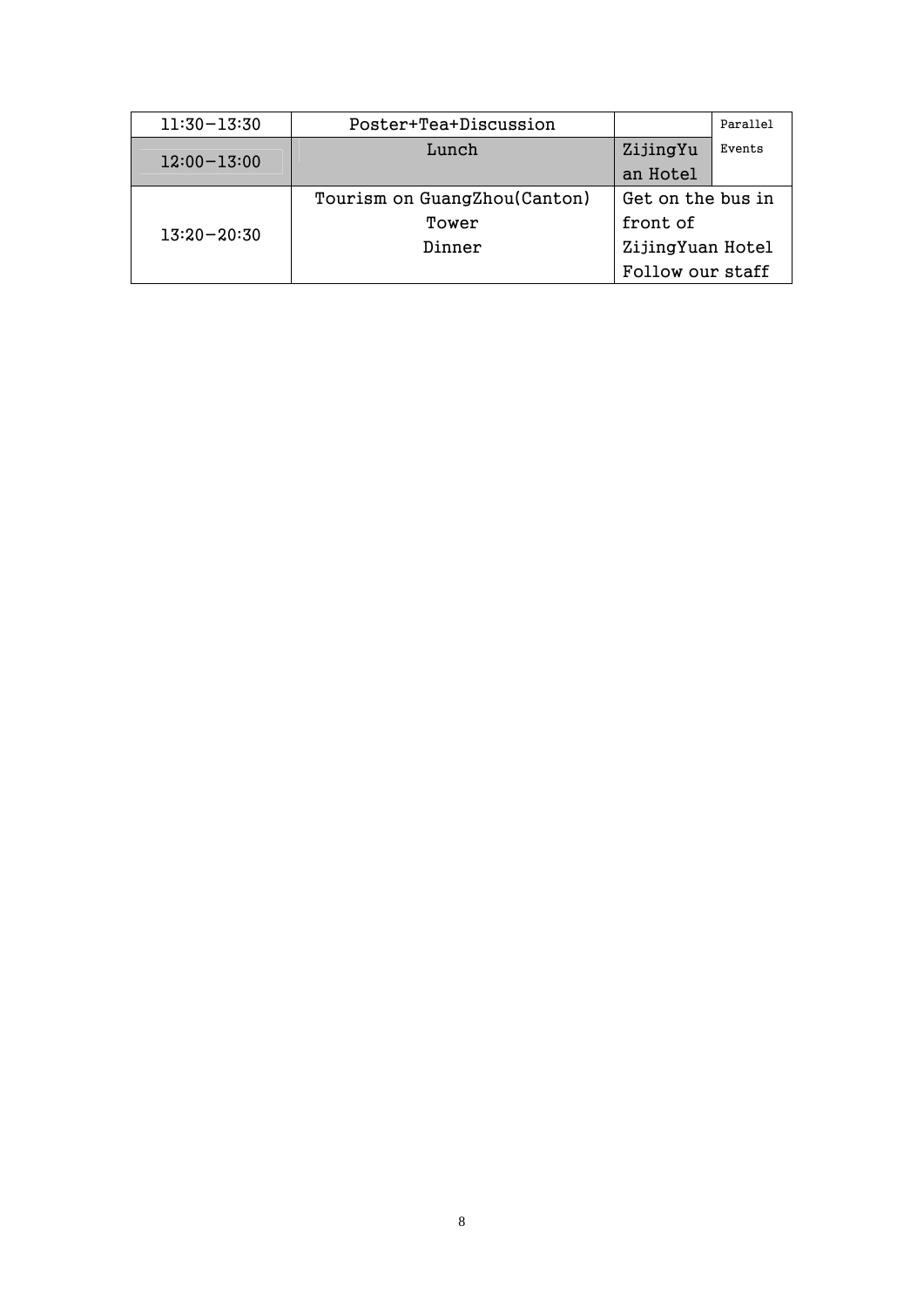## Thursday, Oct. 13, 2011

| <b>Time</b>                            | <b>Activity</b>                                                                                                         | <b>Venue</b>                       | <b>Note</b> |
|----------------------------------------|-------------------------------------------------------------------------------------------------------------------------|------------------------------------|-------------|
|                                        | Session VIII: Logics of Belief and Knowledge                                                                            |                                    |             |
| $9:00 - 10:00$<br><b>Invited Talk</b>  | Epistemic logics: a Computationally<br><b>Grounded Perspective</b><br>Kaile Su                                          |                                    | Room<br>225 |
| $10:00 - 10:20$                        | Tea Break                                                                                                               |                                    |             |
| $10:20 - 10:50$                        | Logics of Belief over Weighted Structures<br>Minghui Ma and Meiyun Guo                                                  | WenKe<br>Building,                 |             |
| $10:50 - 11:20$                        | Seeing, knowledge and common knowledge<br>François Schwarzentruber.                                                     | 2nd<br>Floor                       |             |
| $11:20 - 11:50$                        | Agreeing to Disagree with Limit Knowledge<br>Christian W. Bach and Jérémie<br>Cabessa                                   |                                    |             |
| $11:50 - 12:20$                        | An Epistemic Logic with Hypotheses<br>Levan Uridia and Dirk Walther                                                     |                                    |             |
| $12:20 - 12:50$                        | Algebraic foundations for inquisitive<br>semantics<br><b>Floris Roelofsen</b>                                           |                                    |             |
| $12:50 - 13:50$                        | Lunch                                                                                                                   | ZijingYuan Hotel                   |             |
| Session IX: DEL                        |                                                                                                                         |                                    |             |
| $14:15 - 14:45$                        | Minimal Revision and Classical Kripke<br>Models: First Results<br>Jonas De Vuyst                                        |                                    |             |
| $14:45 - 15:15$                        | An Alternative Logic for Knowability<br>Xuefeng Wen, Hu Liu and Fan<br>Huang                                            |                                    |             |
| $15:15 - 15:45$                        | Knowledge and Action in Semi-Public<br><b>Environments</b><br>Wiebe Van Der Hoek, Petar Iliev<br>and Michael Wooldridge | WenKe<br>Building,<br>2nd<br>Floor | Room<br>225 |
| $15:45 - 16:15$                        | DEL planning and some tractable cases<br>Benedikt Löwe, Eric Pacuit and<br><b>Andreas Witzel</b>                        |                                    |             |
| $16:15 - 16:35$                        | Tea Break                                                                                                               |                                    |             |
| $16:35 - 17:35$<br><b>Invited Talk</b> | The interplay of individual and social rules<br>in large games<br>R.Ramanujam.                                          |                                    |             |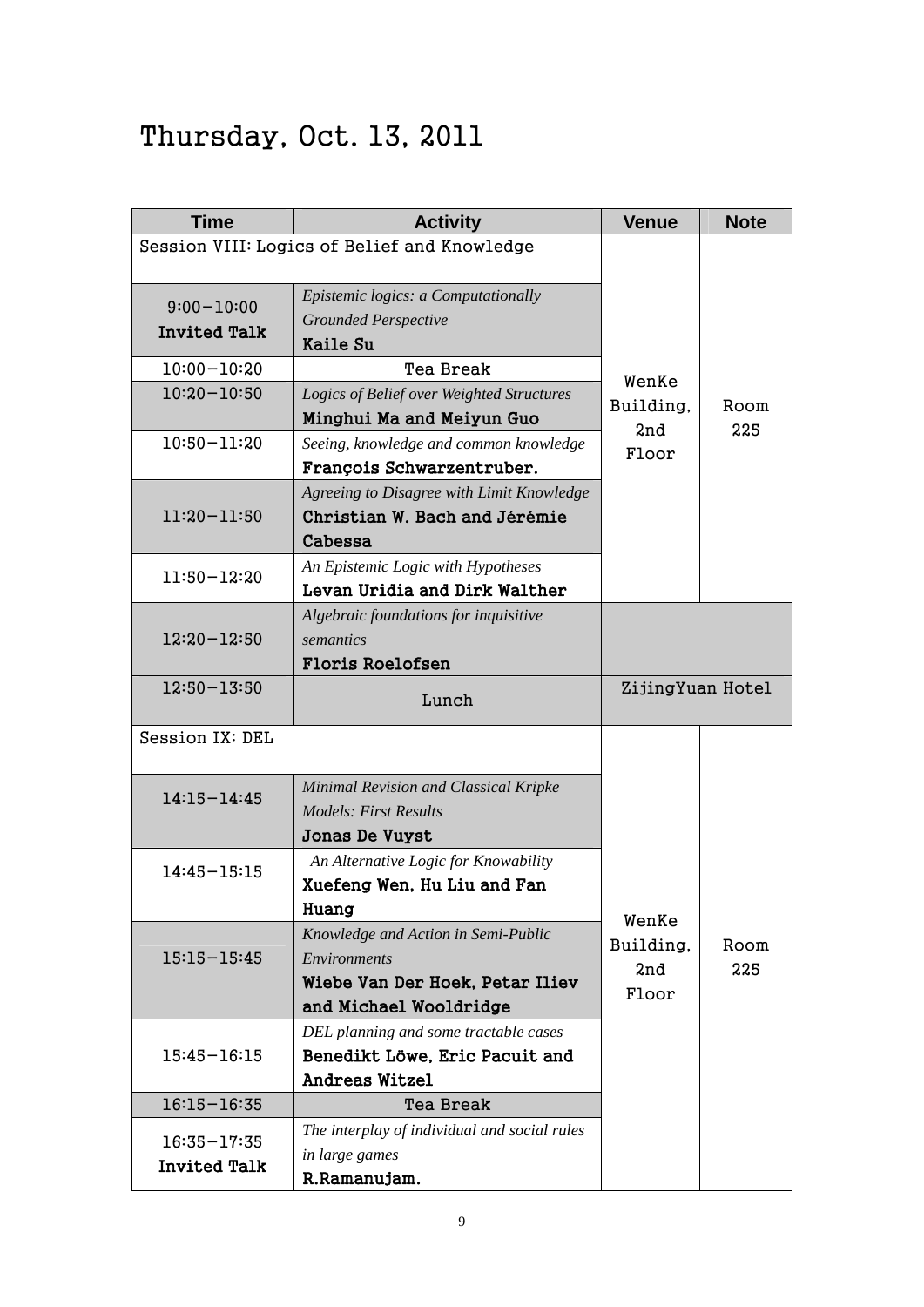| Session X: Closing       |                                                                      |                      |
|--------------------------|----------------------------------------------------------------------|----------------------|
| Chair: Johan van Benthem |                                                                      |                      |
| $17:35 - 17:50$          | Closing Speech<br>Shier Ju<br>a)<br>Hans van Ditmarsch, Jérôme<br>b) |                      |
|                          | Lang                                                                 |                      |
|                          |                                                                      | KangleYuan           |
| $18:00 - 20:00$          | Banquet                                                              | Restaurant,          |
|                          |                                                                      | Follow our staff, or |
|                          |                                                                      | check the map        |

## Friday, Oct. 14, 2011

| <b>Time</b>   | <b>Activity</b> | <b>Venue</b>     | <b>Note</b> |
|---------------|-----------------|------------------|-------------|
| $7:15 - 9:00$ | Breakfast       | ZijingYuan Hotel |             |
|               | End             |                  |             |